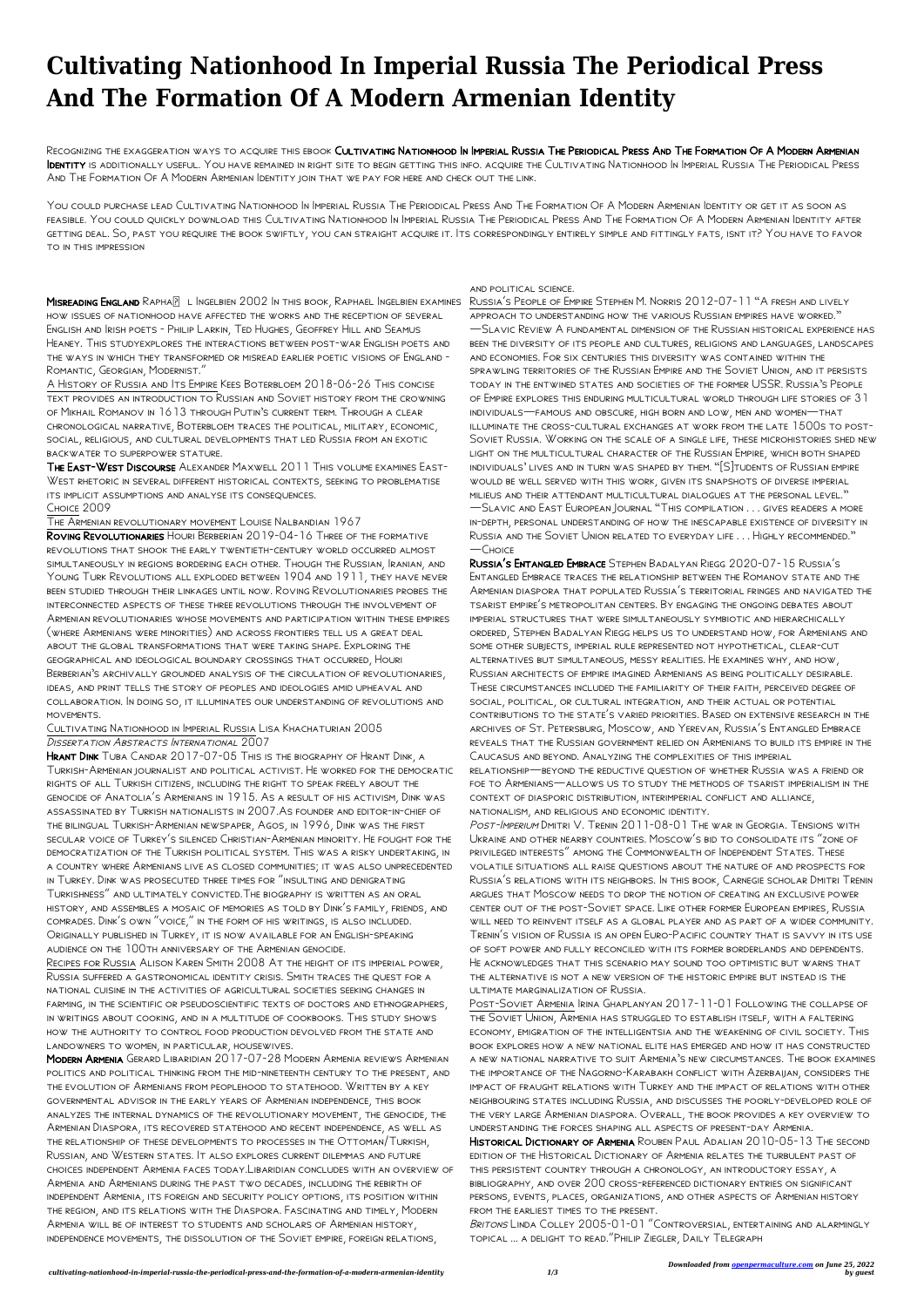PROJECTING RUSSIA IN A MEDIATIZED WORLD STEPHEN. HUTCHINGS 2022-01-31 This book presents a new perspective on how Russia projects itself to the world. Distancing itself from familiar, agency-driven International Relations accounts that focus on what 'the Kremlin' is up to and why, it argues for the need to pay attention to deeper, trans-state processes over which the Kremlin exerts much less control. Especially important in this context is mediatization, defined as the process by which contemporary social and political practices adopt a media form and follow media-driven logics. In particular, the book emphasizes the logic of the feedback loop or 'recursion', showing how it drives multiple Russian performances of national belonging and nation projection in the digital era. It applies this theory to recent issues, events and scandals that have played out in international arenas ranging from television, through theatre, film, and performance art, to warfare.

The Orient Within Mary Neuburger 2004 The Orient Within examines the Slavic majority's efforts to conceptualize and manage Turkish and Pomak identities and bodies through gendered dress practices, renaming of people and places, and land reclamation projects.

Geographies of Nationhood Catherine Gibson 2022-03-29 Geographies of Nationhood examines the meteoric rise of ethnographic mapmaking in the nineteenth and early twentieth centuries as a form of visual and material culture that gave expression to territorialised visions of nationhood. In the Russian Empire's Baltic provinces, the development of ethnographic cartography, as part of the broader field of statistical data visualisation, progressively became a tool that lent legitimacy and an experiential dimension to nationalist arguments, as well as a wide range of alternative spatial configurations that rendered the inhabitants of the Baltic as part of local, imperial, and global geographies. Catherine Gibson argues that map production and the spread of cartographic literacy as a mass phenomenon in Baltic society transformed how people made sense of linguistic, ethnic, and religious similarities and differences by imbuing them with an alleged scientific objectivity that was later used to determine the political structuring of the Baltic region and beyond. Geographies of Nationhood treads new ground by expanding the focus beyond elites to include a diverse range of mapmakers, such as local bureaucrats, commercial enterprises, clergymen, family members, teachers, and landowners. It shifts the focus from imperial learned and military institutions to examine the proliferation of mapmaking across diverse sites in the Empire, including the provincial administration, local learned societies, private homes, and schools. Understanding ethnographic maps in the social context of their production, circulation, consumption, and reception is crucial for assessing their impact as powerful shapers of popular geographical conceptions of nationhood, statebuilding, and border-drawing.

From Nursery Rhymes to Nationhood Elizabeth Galway 2010-12-22 As Canada came to terms with its role as an independent nation following Confederation in 1867, there was a call for a literary voice to express the needs and desires of a new country. Children's literature was one of the means through which this new voice found expression. Seen as a tool for both entertaining and educating children, this material is often overtly propagandistic and nationalistic, and addresses some of the key political, economic, and social concerns of Canada as it struggled to maintain national unity during this time. From Nursery Rhymes to Nationhood studies a large variety of children's literature written in English between 1867 and 1911, revealing a distinct interest in questions of national unity and identity among children's writers of the day and exploring the influence of American and British authors on the shaping of Canadian identity. The visions of Canada expressed in this material are often in competition with one another, but together they illuminate the country's attempts to define itself and its relation to the world outside its borders.

The Political Economy of Human Rights in Armenia Simon Payaslian 2011-06-30 Since its independence from the Soviet Union in 1991, Armenia has experienced a reversal from democratization to a Soviet-style authoritarian regime and has been accused of repressive approaches to human rights. Here, Simon Payaslian juxtaposes a masterful survey of the history of the Armenian people from the nineteenth century through the first republic (1918-21) and Sovietization to the present, with the evolution of international human rights standards, and argues that a statist and authoritarian political culture has impeded political liberalization and institutionalization of human rights principles. Highlighting the clash between sovereignty on one side and human rights and democracy on the other, this comprehensive and in-depth analysis is essential for all those interested in human rights, democratization, political repression and the former

HANGI DEVIRDE VE NE  $\boxed{?}$  EKILDE M $\boxed{?}$  NASEBET KURDUKLAR $\boxed{?}$  NA D $\boxed{?}$  IR, SIY $\boxed{?}$  S $\boxed{?}$  YA DA IDEOLOJIK  $S[\overline{P}]$  YLEMLER I $[\overline{P}]$  ERMEYEN, BILGILER VERME IDDIAS $[\overline{P}]$  NDAD $[\overline{P}]$  R.

The Radical Right in Late Imperial Russia George Gilbert 2015-11-19 The revolutionary movements in late tsarist Russia inspired a reaction by groups on the right. Although these groups were ostensibly defending the status quo, they were in fact, as this book argues, very radical in many ways. This book discusses these radical rightist groups, showing how they developed considerable popular appeal across the whole Russian Empire, securing support from a wide crosssection of society. The book considers the nature and organisation of the groups, their ideologies and polices on particular issues and how they changed over time. The book concludes by examining how and why the groups lost momentum and support in the years immediately before the First World War, and briefly explores how far present day rightist groups in Russia are connected to this earlier movement.

Armenian Philology in the Modern Era 2014-06-06 Armenian Philology in the Modern Era: From Manuscripts to the Digital Text provides an overview of the main achievements of philology when applied to Armenian sources and on the methodological approaches implemented in this field up to the present. The British National Bibliography Arthur James Wells 2009

Sacred Justice Marian Mesrobian MacCurdy 2017-10-23 Sacred Justice is a cross-genre book that uses narrative, memoir, unpublished letters, and other primary and secondary sources to tell the story of a group of Armenian men who organized Operation Nemesis, a covert operation created to assassinate the Turkish architects of the Armenian Genocide. The leaders of Operation Nemesis took it upon themselves to seek justice for their murdered families, friends, and compatriots. Sacred Justice includes a large collection of previously unpublished letters, found in the upstairs study of the author's grandfather, Aaron Sachaklian, one of the leaders of Nemesis, that show the strategies, personalities, plans, and dedication of Soghomon Tehlirian, who killed Talaat PASHA, A GENOCIDE LEADER; SHAHAN NATALIE, THE AGENT ON THE GROUND IN EUROPE; Armen Garo, the center of Operation Nemesis; Aaron Sachaklian, the logistics and finance officer; and others involved with Nemesis. Marian Mesrobian MacCurdy tells a story that has been either hidden by the necessity of silence or ignored in spite of victims' narratives—the story of those who attempted to seek justice for the victims of genocide and the effect this effort had on them and on their families. Ultimately, this volume reveals how the narratives of resistance and trauma can play out in the next generation and how this resistance can promote resilience.

Istanbul Exchanges Mary Roberts 2015-03-21 "A vibrant artistic milieu emerged in the late-nineteenth century Istanbul that was extremely heterogeneous, including Ottoman, Ottoman-Armenian, French, Italian, British, Polish and Ottoman-Greek artists. Roberts analyzes the ways artistic output intersected with the broader political agenda of a modernizing Ottoman state. She draws on extensive original research, bringing together sources in Turkey, England, France, Italy, Armenia, Poland and Denmark. Five chapters each address a particular issue related to transcultural exchange across the east-west divide that is focused on a particular case study of art, artistic patronage, and art exhibitions in nineteenth-century Istanbul"--Provided by publisher. 8 SLAM TARIHINDE ERMENILER VE ERMENISTAN FETIHLERIAHIT KR LEKR 12013-03-01 Siy[?] s[?] ya da ideolojik s[?] ylemler i[?] eren tezlerin [?] ok y[?] ksek bir soyutlama in 1915. This resulted in an explosion of debate on Islamized Armenians and their d[?] zeyinde oldu[?] u, bunlar[?] n belirli bir metot [?] er[?] evesinde kan[?] tlanamayaca[]G@Y in contemporary Muslim families. The Grandchildren (translated from ama ayn $\boxdot$  zamanda siy $\boxdot$  s $\boxdot$  , ideolojik m $\boxdot$  l $\boxdot$  hazalara hizmet eden in $\boxdot$   $\boxdot$   $\boxdot$  / kur**tusai**sh) is a follow-up to My Grandmother, and is an important contribution to h[?] viyet arz etti[?] i yads[?] namaz bir ger[?] ektir. [?] [?] nk[?] an[?] lam ba[?] lamda [?]u**nde**rstanding survival during atrocity. As witnesses to a dark chapter of  $S[\overline{2}]$  R $[\overline{2}]$  LEN G $[\overline{2}]$  R $[\overline{2}]$  LERIN KESINLIKLE TARIHE  $[\overline{2}]$  ZG $[\overline{2}]$  KURAL VE USULLERE BA $[\overline{2}]$  L $[\overline{2}]$ kalamayaca만 만 a만 만 k만 a ortadad만 r. Bu 만 al만 만 ma t만 rih만 v만 k만 la**rਯimoryris@oren**s to terms with difficult pasts. ID INDE INCELENMESI GEREKTID ININ ALT[?] N[?] [?] IZEREK, ERMENILERLE M[?] SL[?] MAN TOPLUM**UARMENIA AND IMPERIAL DECLINE** GEORGE BOURNOUTIAN 2018-05-15 THIS BOOK SEEKS, publishing studies. The Grandchildren Ayse Gul Altinay 2017-07-12 The Grandchildren is a collection of intimate, harrowing testimonies by grandchildren and greatgrandchildren of Turkey's "forgotten Armenians"—the orphans adopted and Islamized by Muslims after the Armenian genocide. Through them we learn of the tortuous routes by which they came to terms with the painful stories of their grandparents and their own identity. The postscript offers a historical overview of the silence about Islamized Armenians in most histories of the genocide. When Fethiye cetin first published her groundbreaking memoir in Turkey, My Grandmother, she spoke of her grandmother's hidden Armenian identity. The book sparked a conversation among Turks about the fate of the Ottoman Armenians in Anatolia history, the grandchildren of these survivors cast new light on the workings of

Looking Toward Ararat Ronald Grigor Suny 1993 As a new independent Republic of Armenia is established among the ruins of the Soviet Union, Armenians are rethinking their history--the processes by which they arrived at statehood in a small part of their historic homeland, and the definitions they might give to boundaries of their nation. Both a victim and a beneficiary of rival empires, Armenia experienced a complex evolution as a divided or an erased polity with a widespread diaspora. Ronald Grigor Suny traces the cultural and social transformations and interventions that created a new sense of Armenian nationality in the nineteenth and twentieth centuries. Perceptions of antiquity and uniqueness combined in the popular imagination with the experiences of dispersion, genocide, and regeneration to forge an Armenian nation in Transcaucasia. Suny shows that while the limits of Armenia at times excluded the diaspora, now, at a time of state renewal, the boundaries have been expanded to include Armenians who live beyond the borders of the republic. PUBLISHING IN TSARIST RUSSIA YUKIKO TATSUMI 2020-02-20 ACCORDING TO BENEDICT Anderson, the rapid expansion of print media during the late-1700s popularised national history and standardised national languages, thus helping create nation-states and national identities at the expense of the old empires. Publishing in Tsarist Russia challenges this theory and, by examining the history of Russian publishing through a transnational lens, reveals how the popular press played an important and complex Imperial role, while providing a "soft infrastructure" which the subjects could access to change Imperial order. As this volume convincingly argues, this is because the Russian language at this time was a lingua franca; it crossed borders and boundaries, reaching speakers of varying nationalities. Russian publications, then, were able to effectively operate within the structure of Imperialism but as a public space, they went beyond the control of the Tsar and ethnic Russians. This exciting international team of scholars provide a much-needed, fresh take on the history of Russian publishing and contribute significantly to our understanding of print media, language and empire from the 18th to 20th centuries. Publishing in Tsarist Russia is therefore a

vital resource for scholars of Russian history, comparative nationalism, and

Soviet REPUBLICS.